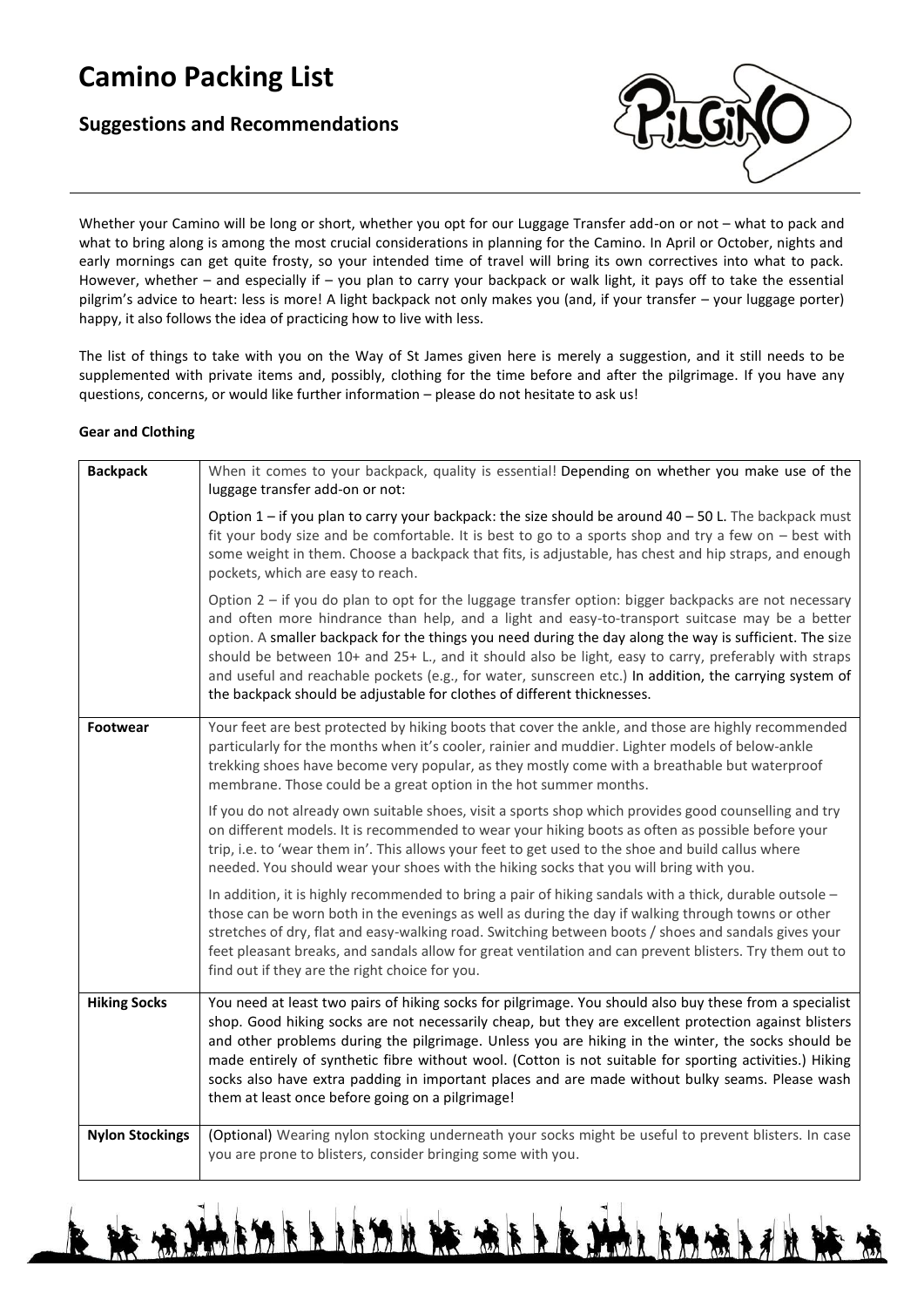| Compression<br><b>Stockings</b> | (Optional) Especially after a long flight, some pilgrims experience a swelling of the legs due to the<br>concentration of lymph in their legs. If you have had similar issues before, bring some compression<br>stockings that go up to the knee.                                                                                                                                                                                                                |
|---------------------------------|------------------------------------------------------------------------------------------------------------------------------------------------------------------------------------------------------------------------------------------------------------------------------------------------------------------------------------------------------------------------------------------------------------------------------------------------------------------|
| Rainwear                        | Option 1: Waterproof jacket and rain protection for legs and backpack. As water could still enter your<br>backpack, it might be necessary to additionally protect electronic devices. Some pilgrims carry an<br>umbrella, but this makes walking harder and might not be sufficient when windy.                                                                                                                                                                  |
|                                 | Option 2: A rain poncho covers both the upper body and the backpack. This guarantees protection of<br>all valuables and allows for good ventilation from underneath. One disadvantage of a poncho is that it<br>is quite bulky and makes hiking harder when it is windy. Short pants will usually be protected by the<br>poncho. If there is heavier rain or you are wearing long trousers, it pays off to wear rain-trousers in<br>combination with the poncho. |
| <b>Jacket</b>                   | Next to a raincoat or a poncho you should bring a light jacket. Windbreakers are very popular and can<br>be combined with a fleece jacket during the colder months. Fleece jackets have proven very useful<br>due to their light weight. If you can, purchase one that is windproof.                                                                                                                                                                             |
| <b>T-Shirts, Shirts</b>         | It is best to bring T-shirts and shirts without cotton (functional clothing). 2 t-shirts and 1 long sleeve<br>shirt should be sufficient. Special outdoor wear is usually made from synthetic fibres and has the<br>advantage of drying faster, being breathable and light.                                                                                                                                                                                      |
| <b>Underwear</b>                | Sports underwear should also be without cotton content, which keeps the skin dry.                                                                                                                                                                                                                                                                                                                                                                                |
| <b>Hiking Trousers</b>          | It is best to bring one or two pairs of walking trousers, also made from synthetic fibres. Zip-off<br>trousers are popular with many pilgrims, as they allow to quickly adapt to changing temperatures.                                                                                                                                                                                                                                                          |
| <b>Feel-Good</b><br>Pants       | (Optional) Light jogging trousers or similar to relax in after hiking.                                                                                                                                                                                                                                                                                                                                                                                           |
| Swimwear                        | (Optional) If necessary and if your travel takes place in the months when you can also swim outdoors.                                                                                                                                                                                                                                                                                                                                                            |
| <b>Hat or Cap</b>               | Especially in the hot months, a hat or cap is essential to be protected from the sun.                                                                                                                                                                                                                                                                                                                                                                            |
| Scarf, Beanie,<br><b>Gloves</b> | For the early morning hours on the Way of St. James, these can come in handy especially in higher<br>altitudes in the months of April and October, when it can get quite chilly at night.                                                                                                                                                                                                                                                                        |

### **Daily equipment**

| <b>Water bottle</b>                   | Many pilgrims prefer a hydration pack to bottles, as it allows them to drink without stopping to take<br>out the bottle. There are many different options for these packs as well as a variety of bottles, some<br>of which can be folded to save space or be attached to your belt. Find out what suits you best.<br>Alternatively, bottled water can be bought along the Camino. |
|---------------------------------------|------------------------------------------------------------------------------------------------------------------------------------------------------------------------------------------------------------------------------------------------------------------------------------------------------------------------------------------------------------------------------------|
| Personal<br><b>Hygiene Items</b>      | Tooth brush, tooth paste, shampoo, deodorant etc., preferably in compact, travel sizes (you can<br>always re-stock on any of these items during the Camino).                                                                                                                                                                                                                       |
| <b>Sunglasses</b>                     | For protection from the sun. (Don't forget a protective case and a cloth to clean your glasses).                                                                                                                                                                                                                                                                                   |
| <b>Sunscreen</b>                      | With a high protection factor for longer pilgrimages in the sun.                                                                                                                                                                                                                                                                                                                   |
| Deer Tallow /<br><b>Foot Cream</b>    | To rub your feet with before and possibly during the walking day: it helps prevent blisters!                                                                                                                                                                                                                                                                                       |
| <b>Sewing Kit</b>                     | (Optional) A small sewing kit (with strong thread) for minor repairs to clothing and rucksack.                                                                                                                                                                                                                                                                                     |
| <b>Pocket Knife</b>                   | Ideally with an integrated corkscrew. (Do not take with you in your hand luggage when flying!)                                                                                                                                                                                                                                                                                     |
| Ziplock Bags /<br>Protective<br>Cover | (Optional) For documents and for the Pilgrim's Credencial.                                                                                                                                                                                                                                                                                                                         |
| <b>Mobile Phone</b>                   | Depending on your country of origin and on the duration of stay in Europe, you may consider looking<br>into getting a pre-paid European SIM-card. Also, don't forget to bring the charger!                                                                                                                                                                                         |
| <b>Photo Camera</b>                   | (Optional) Don't forget spare batteries / charger!                                                                                                                                                                                                                                                                                                                                 |

L R AMBURILIAN R ARIANISHAN R A